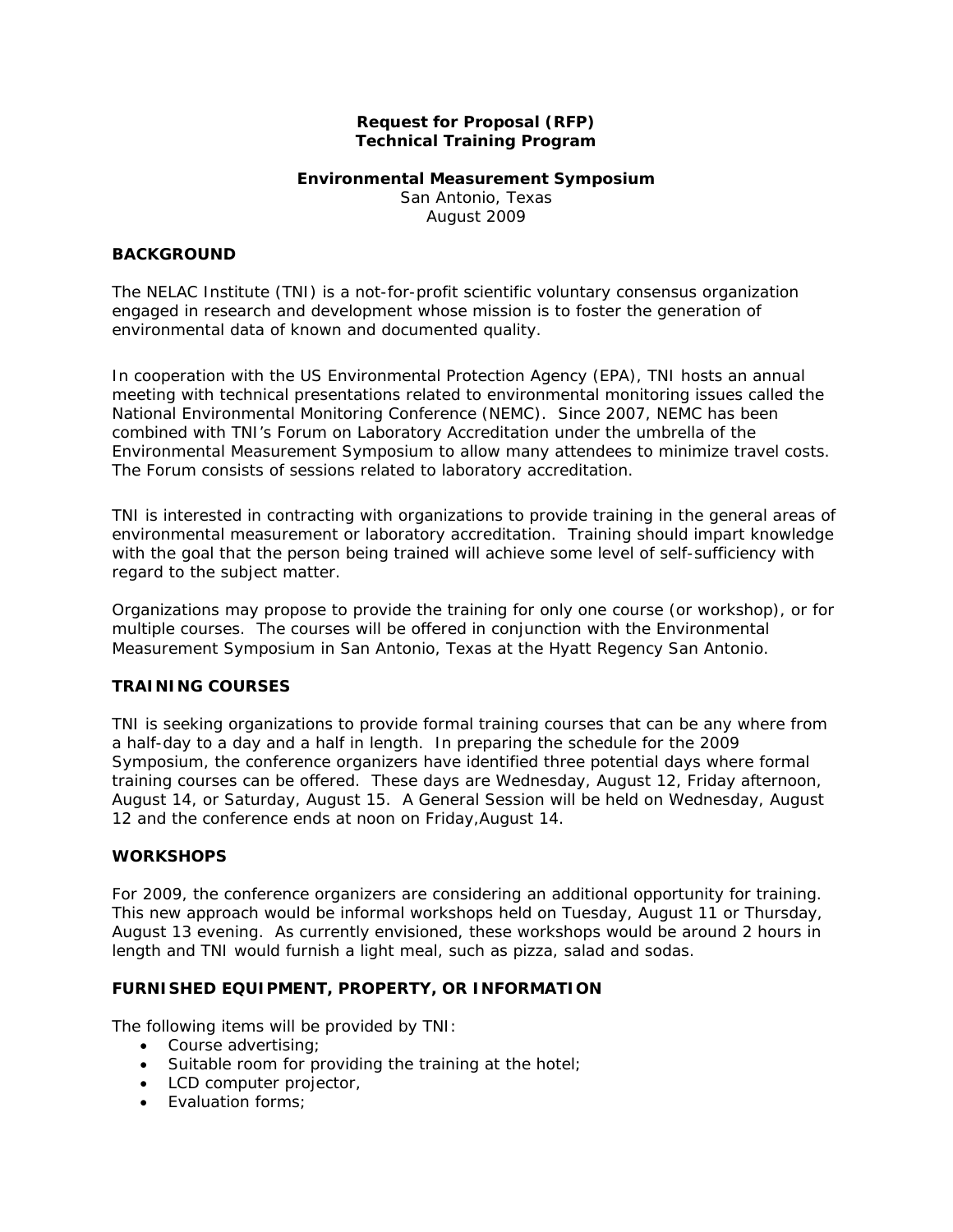- Registration and collection of fees;
- Listing of registered attendees two weeks before the class and updates the morning of the first day of the class;
- Name badges for attendees; and
- Certificates.

# **DELIVERABLE REQUIREMENTS**

Contractor shall supply documentation of attendance records, the agenda for the course and one copy of course materials provided to students. Contractor shall retain all intellectual property rights for the course materials.

### **PROPOSAL FORMAT**

Interested subcontractors should prepare a formal proposal that briefly discusses how the Contractor will achieve TNI's training objectives. The proposal should also include the following elements:

- A summary of what the training course will be;
- A course outline with a one or two sentence description of each item outlined;
- A summary of the Contractor's general and specific experience including experience developing and presenting training courses; and
- A detailed cost proposal that satisfies the requirements specified in the pricing section below.

The proposal should not exceed 10 pages in length.

### **PROPOSAL DUE DATE**

Proposals must be received at TNI by midnight EDT, March 2, 2009. Proposals shall be submitted by email to Jerry Parr at jerry.parr@nelac-institute.org.

#### **SUBMISSION OF QUESTIONS**

Bidders may direct questions regarding this solicitation to Jerry Parr at TNI no later than 1:00 p.m. EDT, February 25, 2009. Questions shall be submitted by email. Questions and answers that affect the bidding process will be made available to all organizations that have indicated they are planning to respond no later than 5:00 EDT, February 27, 2009. Since this is the only means that will be used to provide responses to questions or to amend the solicitation, applicants should inform TNI if they plan to provide a proposal.

### **PRICE**

Nothing herein shall be construed to commit TNI to pay any costs incurred by bidders in connection with preparation of a proposal, or to guarantee the procurement of any services. All prices are to be in U.S. dollars. Contractor shall furnish and provide all material, labor, supervision, equipment, and incidentals required for accomplishing the work covered by the Contract, except the work, materials, services, or equipment to be furnished by TNI. The proposal should include any fees for instructor, materials, and instructor(s) travel being requested.